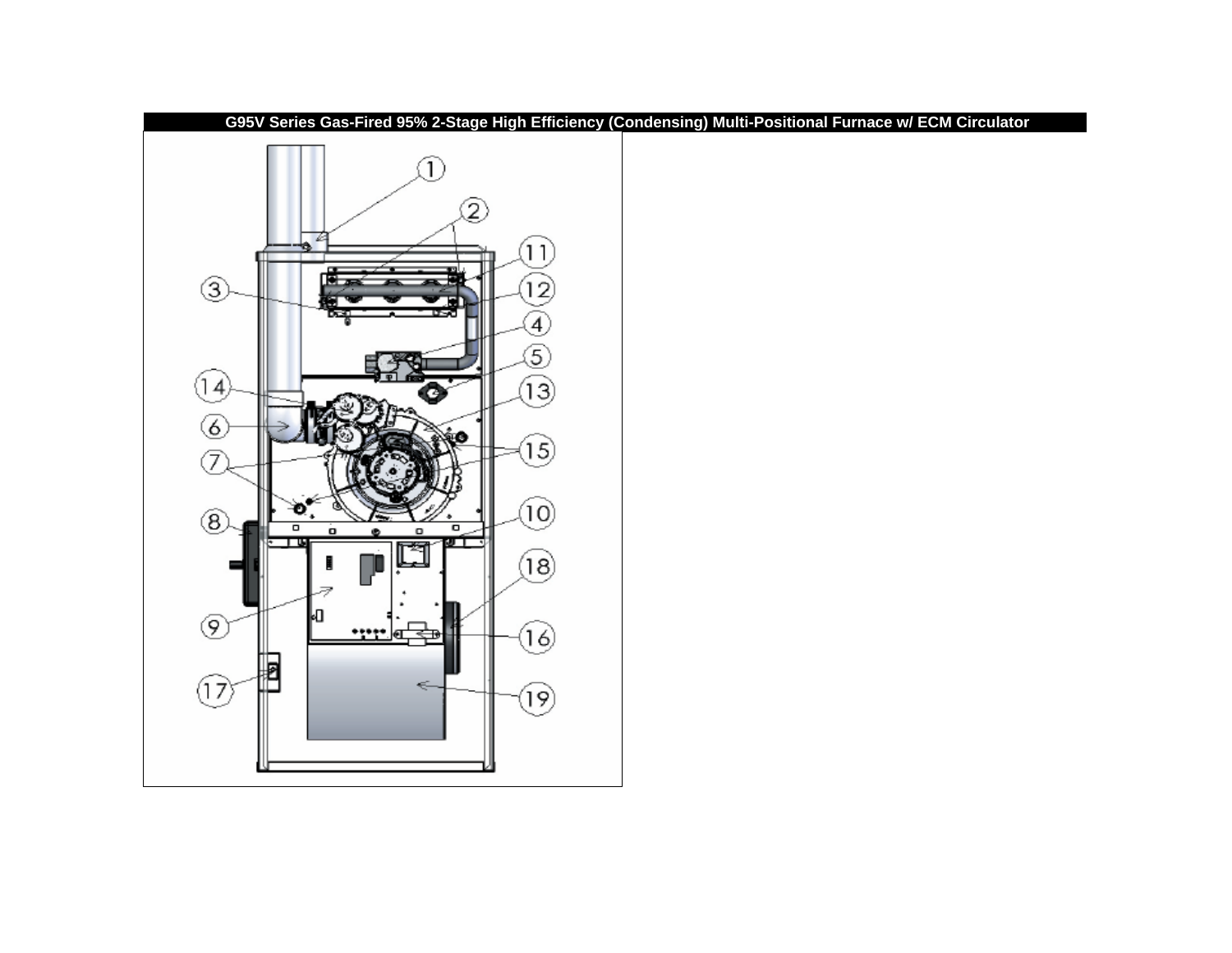|         | G95V Series Gas-Fired 95% 2-Stage High Efficiency (Condensing) Multi-Positional Furnace w/ ECM Circulator |                         |                         |                         |                         |                         |
|---------|-----------------------------------------------------------------------------------------------------------|-------------------------|-------------------------|-------------------------|-------------------------|-------------------------|
|         |                                                                                                           |                         |                         |                         |                         |                         |
| Key No. | <b>Description</b>                                                                                        | G95V060-3               | G95V080-3               | G95V080-4               | G95V100-5               | G95V120-5               |
|         |                                                                                                           | 14806010                | 14808010                | 14808014                | 14810010                | 14812010                |
|         |                                                                                                           |                         |                         |                         |                         |                         |
|         | <b>Cabinet Group</b>                                                                                      |                         |                         |                         |                         |                         |
|         | <b>Top Panel</b>                                                                                          |                         |                         |                         |                         |                         |
|         | Left Side Panel Assembly                                                                                  |                         |                         |                         |                         |                         |
|         | <b>Right Side Panel Assembly</b>                                                                          |                         |                         |                         |                         |                         |
|         | <b>Rear Panel</b>                                                                                         |                         |                         |                         |                         |                         |
|         | <b>Blower Division Panel Assembly</b>                                                                     |                         | Special Order,          | Special Order,          |                         | Special Order.          |
|         | <b>Base Panel</b>                                                                                         | Special Order,          | <b>Please Contact</b>   | <b>Please Contact</b>   | Special Order,          | <b>Please Contact</b>   |
|         | Upper Front Door Panel, (Sight Door)                                                                      | Please Contact          | <b>Customer Service</b> | <b>Customer Service</b> | Please Contact          | <b>Customer Service</b> |
|         | Door Sight Glass, Plug, WP-1000                                                                           | <b>Customer Service</b> | Department              | Department              | <b>Customer Service</b> | Department              |
|         | Lower Front Blower Door Panel                                                                             | Department              |                         |                         | Department              |                         |
|         | Door Sight Glass, Plug, WP-1000                                                                           |                         |                         |                         |                         |                         |
|         | Angle, Inner Front Side, (2 Required)                                                                     |                         |                         |                         |                         |                         |
|         | Air Baffle, Rear                                                                                          |                         |                         |                         |                         |                         |
|         | Air Baffle, Left-side Panel                                                                               |                         |                         |                         |                         |                         |
|         | Air Baffle, Right-Side Panel                                                                              |                         | $- - -$                 | $ -$                    |                         | $ -$                    |
|         |                                                                                                           |                         |                         |                         |                         |                         |
|         | <b>Heat Exchanger Group</b>                                                                               |                         |                         |                         |                         |                         |
|         | Heat Exchanger Assembly                                                                                   | Special Order           | Special Order           | Special Order           | Special Order           | Special Order           |
|         | Includes Recovery Coil Assembly, Covers, Turbulators, etc.                                                |                         |                         |                         |                         |                         |
| 15      | Front Manifold Cover Kit, (Plastic)                                                                       | 550001522               | 550001522               | 550001522               | 550001523               | 550001523               |
|         |                                                                                                           |                         |                         |                         |                         |                         |
|         | Flue Orifice, 0.850" I.D.                                                                                 | Special Order           | .                       | $ -$                    | $ -$                    |                         |
|         | Flue Orifice, 1.000" I.D.                                                                                 |                         |                         | Special Order           | $  -$                   |                         |
|         | Flue Orifice, 1.250" I.D.                                                                                 |                         | - - -                   | $  -$                   | Special Order           | $\sim$ $\sim$ $\sim$    |
|         | Flue Orifice, 1.580" I.D.                                                                                 | $  -$                   |                         |                         | $ -$                    | Special Order           |
|         | Inner Front Panel, Lower                                                                                  | Special Order           |                         | Special Order           | Special Order           | Special Order           |
|         |                                                                                                           |                         |                         |                         |                         |                         |
|         | <b>Blower Group</b>                                                                                       |                         |                         |                         |                         |                         |
| 19      | Blower, Kit, c/w Wheel, 12-7T                                                                             | 550001520               | 550001520               | 550001520               | $- - -$                 | - - -                   |
|         | Kit includes blower housing and 12-7 wheel                                                                |                         |                         |                         |                         |                         |
| 19      | Blower, Kit, c/w Wheel, Morrison 12-10T, 05-31285                                                         | $ -$                    | .                       |                         | 550001536               | 550001536               |
|         | Kit includes blower housing and 12-10 wheel                                                               |                         |                         |                         |                         |                         |
| 18      | Blower Motor, 1/2 HP, ECM, Programmed, 2-Stage                                                            | 550001658               | 550001866               | $  -$                   | $- - -$                 | $- - -$                 |
| 18      | Blower Motor, 3/4 HP, ECM, Programmed, 2-Stage                                                            | .                       | - - -                   | 550001659               | $  -$                   | - - -                   |
| 18      | Kit, Blower Motor, 1 HP, ECM, Programmed, 2-Stage                                                         |                         | .                       | $- - -$                 | 550001861               | 550001657               |
| 16      | Choke Coil, ECM, KA264F Brownsburg                                                                        | - - -                   | - - -                   | 550001660               | 550001660               | 550001660               |
|         | Blower Slide Rail, (2 per unit)                                                                           | Special Order           | Special Order           | <b>Special Order</b>    | Special Order           | Special Order           |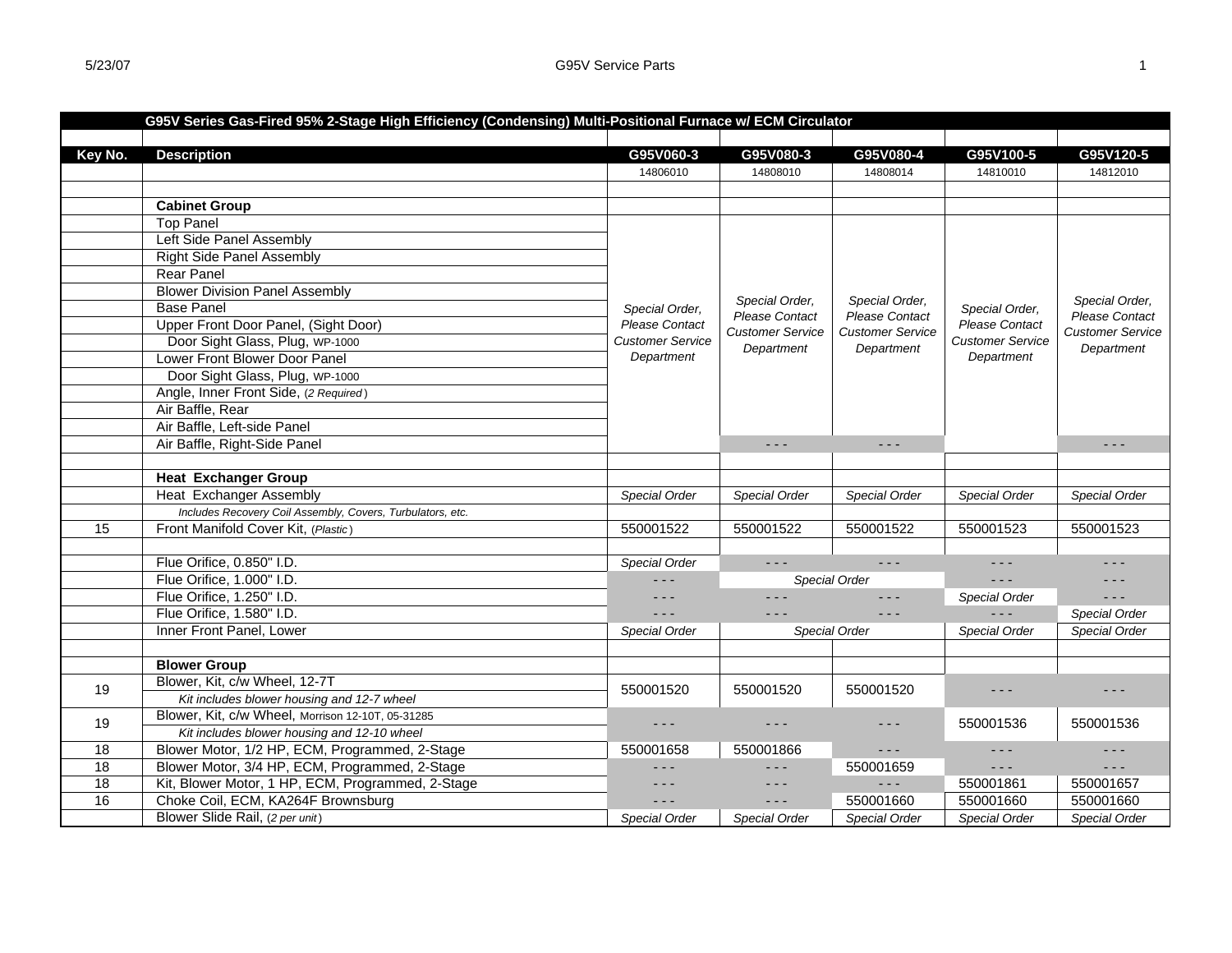|                 | G95V Series Gas-Fired 95% 2-Stage High Efficiency (Condensing) Multi-Positional Furnace w/ ECM Circulator |               |               |               |                                                                                                                                                                                                                                                                                                                                                                                              |                                                                                      |  |  |
|-----------------|-----------------------------------------------------------------------------------------------------------|---------------|---------------|---------------|----------------------------------------------------------------------------------------------------------------------------------------------------------------------------------------------------------------------------------------------------------------------------------------------------------------------------------------------------------------------------------------------|--------------------------------------------------------------------------------------|--|--|
|                 |                                                                                                           |               |               |               |                                                                                                                                                                                                                                                                                                                                                                                              |                                                                                      |  |  |
| Key No.         | <b>Description</b>                                                                                        | G95V060-3     | G95V080-3     | G95V080-4     | G95V100-5                                                                                                                                                                                                                                                                                                                                                                                    | G95V120-5                                                                            |  |  |
|                 |                                                                                                           | 14806010      | 14808010      | 14808014      | 14810010                                                                                                                                                                                                                                                                                                                                                                                     | 14812010                                                                             |  |  |
|                 |                                                                                                           |               |               |               |                                                                                                                                                                                                                                                                                                                                                                                              |                                                                                      |  |  |
| 26              | Blower Hardware Kit, 12" Diameter Blowers                                                                 | 550001815     | 550001815     | 550001815     | 550001815                                                                                                                                                                                                                                                                                                                                                                                    | 550001815                                                                            |  |  |
|                 |                                                                                                           |               |               |               |                                                                                                                                                                                                                                                                                                                                                                                              |                                                                                      |  |  |
|                 | <b>Electrical &amp; Controls Group</b>                                                                    |               |               |               |                                                                                                                                                                                                                                                                                                                                                                                              |                                                                                      |  |  |
| 10              | Transformer Kit, 115/24 v, 40 VA, BE161640REK0028                                                         | 550001533     | 550001533     | 550001533     | 550001533                                                                                                                                                                                                                                                                                                                                                                                    | 550001533                                                                            |  |  |
| 16              | Kit, Choke Coil, ECM, KA264F Brownsburg                                                                   | $- - -$       | - - -         | 550001660     | 550001660                                                                                                                                                                                                                                                                                                                                                                                    | 550001660                                                                            |  |  |
| 17              | Blower Door Safety Switch Kit, E65-01A                                                                    | 550001532     | 550001532     | 550001532     | 550001532                                                                                                                                                                                                                                                                                                                                                                                    | 550001532                                                                            |  |  |
|                 | Kit includes switch, junction box and junction box cover                                                  |               |               |               |                                                                                                                                                                                                                                                                                                                                                                                              |                                                                                      |  |  |
| 25              | Wire Harness Kit                                                                                          | 550001654     | 550001654     | 550001654     | 550001654                                                                                                                                                                                                                                                                                                                                                                                    | 550001654                                                                            |  |  |
|                 | Kit includes all wiring harnesses                                                                         |               |               |               |                                                                                                                                                                                                                                                                                                                                                                                              |                                                                                      |  |  |
| 9               | Control Board, Kit, UTEC 1170-23, 2-Stage w/ ECM                                                          | 550001655     | 550001655     | 550001655     | 550001655                                                                                                                                                                                                                                                                                                                                                                                    | 550001655                                                                            |  |  |
|                 | <b>Control Board Panel</b>                                                                                | Special Order | Special Order | Special Order | Special Order                                                                                                                                                                                                                                                                                                                                                                                | Special Order                                                                        |  |  |
| 13              | Induced Blower Kit, Jakel AX3338A 2-Stage                                                                 | 550001653     | 550001653     | 550001653     | 550001653                                                                                                                                                                                                                                                                                                                                                                                    | 550001653                                                                            |  |  |
|                 | Kit includes induced blower and flue orifice gaskets                                                      |               |               |               |                                                                                                                                                                                                                                                                                                                                                                                              |                                                                                      |  |  |
| 14              | Pressure Switch Kit, 3SW, 2ST, MPL 9371VO-HT-0001                                                         | 550001649     | 550001649     | 550001649     | 550001649                                                                                                                                                                                                                                                                                                                                                                                    | 550001649                                                                            |  |  |
|                 | Kit includes pressure switch and 3/16" pressure switch tubing                                             |               |               |               |                                                                                                                                                                                                                                                                                                                                                                                              |                                                                                      |  |  |
| 5               | Limit Switch Kit, 150°F, 60T11 L150, BOF, Therm-O-Disc 314210                                             | $- - -$       |               |               | 550001525                                                                                                                                                                                                                                                                                                                                                                                    | 550001525                                                                            |  |  |
| 5               | Limit Switch Kit, 160°F, 60T11 L160, BOF, Therm-O-Disc 314415                                             | 550001514     | 550001514     | 550001514     | $\frac{1}{2} \frac{1}{2} \frac{1}{2} \frac{1}{2} \frac{1}{2} \frac{1}{2} \frac{1}{2} \frac{1}{2} \frac{1}{2} \frac{1}{2} \frac{1}{2} \frac{1}{2} \frac{1}{2} \frac{1}{2} \frac{1}{2} \frac{1}{2} \frac{1}{2} \frac{1}{2} \frac{1}{2} \frac{1}{2} \frac{1}{2} \frac{1}{2} \frac{1}{2} \frac{1}{2} \frac{1}{2} \frac{1}{2} \frac{1}{2} \frac{1}{2} \frac{1}{2} \frac{1}{2} \frac{1}{2} \frac{$ | $- - -$                                                                              |  |  |
| 20              | Fuse Kit, 5 Amp, (3-fuses)                                                                                | 550001534     | 550001534     | 550001534     | 550001534                                                                                                                                                                                                                                                                                                                                                                                    | 550001534                                                                            |  |  |
|                 |                                                                                                           |               |               |               |                                                                                                                                                                                                                                                                                                                                                                                              |                                                                                      |  |  |
|                 | <b>Burner Group</b>                                                                                       |               |               |               |                                                                                                                                                                                                                                                                                                                                                                                              |                                                                                      |  |  |
| $\overline{4}$  | Gas Valve Kit, White-Rodgers 36G54, 2-Stage                                                               | 550001656     | 550001656     | 550001656     | 550001656                                                                                                                                                                                                                                                                                                                                                                                    | 550001656                                                                            |  |  |
|                 | Kit includes gas valve (N.G.) and L.P. Gas Regulator Spring                                               |               |               |               |                                                                                                                                                                                                                                                                                                                                                                                              |                                                                                      |  |  |
|                 | Inshot Burner, Beckett 2.75" W                                                                            | $  -$         | $- - -$       | $- - -$       | $\sim$ $\sim$ $\sim$                                                                                                                                                                                                                                                                                                                                                                         | $\sim$ $\sim$ $\sim$                                                                 |  |  |
|                 | Burner Orifice, NG, SL, No.45 DMS                                                                         |               |               |               |                                                                                                                                                                                                                                                                                                                                                                                              |                                                                                      |  |  |
|                 | Burner Orifice, L.P., SL, No. 55 DMS                                                                      |               |               |               |                                                                                                                                                                                                                                                                                                                                                                                              | Order Conversion Order Conversion Order Conversion Order Conversion Order Conversion |  |  |
|                 | Burner Orifice, NG, HA, No. 47 DMS, (Cdn.)                                                                | Kit           | Kit           | Kit           | Kit                                                                                                                                                                                                                                                                                                                                                                                          | Kit                                                                                  |  |  |
|                 | Burner Orifice, L.P., HA, No. 56 DMS, (Cdn.)                                                              |               |               |               |                                                                                                                                                                                                                                                                                                                                                                                              |                                                                                      |  |  |
|                 | <b>Combustion Box Assembly</b>                                                                            | Special Order | Special Order | Special Order | Special Order                                                                                                                                                                                                                                                                                                                                                                                | Special Order                                                                        |  |  |
| 12              | Hot Surface Ignitor, Norton 601 Type TB, 120 v                                                            | 550001527     | 550001527     | 550001527     | 550001527                                                                                                                                                                                                                                                                                                                                                                                    | 550001527                                                                            |  |  |
| 3               | Flame Sensor Kit, c/w 8" Leads, Honeywell 272872                                                          | 550001528     | 550001528     | 550001528     | 550001528                                                                                                                                                                                                                                                                                                                                                                                    | 550001528                                                                            |  |  |
| $\overline{2}$  | Flame Roll-Out Switch Kit, 350°F, INT08 L350                                                              | 550001515     | 550001515     | 550001515     | 550001515                                                                                                                                                                                                                                                                                                                                                                                    | 550001515                                                                            |  |  |
|                 |                                                                                                           |               |               |               |                                                                                                                                                                                                                                                                                                                                                                                              |                                                                                      |  |  |
|                 | <b>Miscellaneous</b>                                                                                      |               |               |               |                                                                                                                                                                                                                                                                                                                                                                                              |                                                                                      |  |  |
| 21              | Air Filter Kit, 16 x 25 (Optional)                                                                        | 550001458     | 550001458     | 550001458     | 550001458                                                                                                                                                                                                                                                                                                                                                                                    | 550001458                                                                            |  |  |
| 30              | Sub-Base Kit                                                                                              | 550001346     | 550001346     | 550001346     | 550001346                                                                                                                                                                                                                                                                                                                                                                                    | 550001346                                                                            |  |  |
| $\overline{24}$ | Parts Bag Assembly Kit                                                                                    | 550001521     | 550001521     | 550001521     | 550001521                                                                                                                                                                                                                                                                                                                                                                                    | 550001521                                                                            |  |  |
|                 | Installation, Operation & Maintenance Manual                                                              | 240006743     | 240006743     | 240006743     | 240006743                                                                                                                                                                                                                                                                                                                                                                                    | 240006743                                                                            |  |  |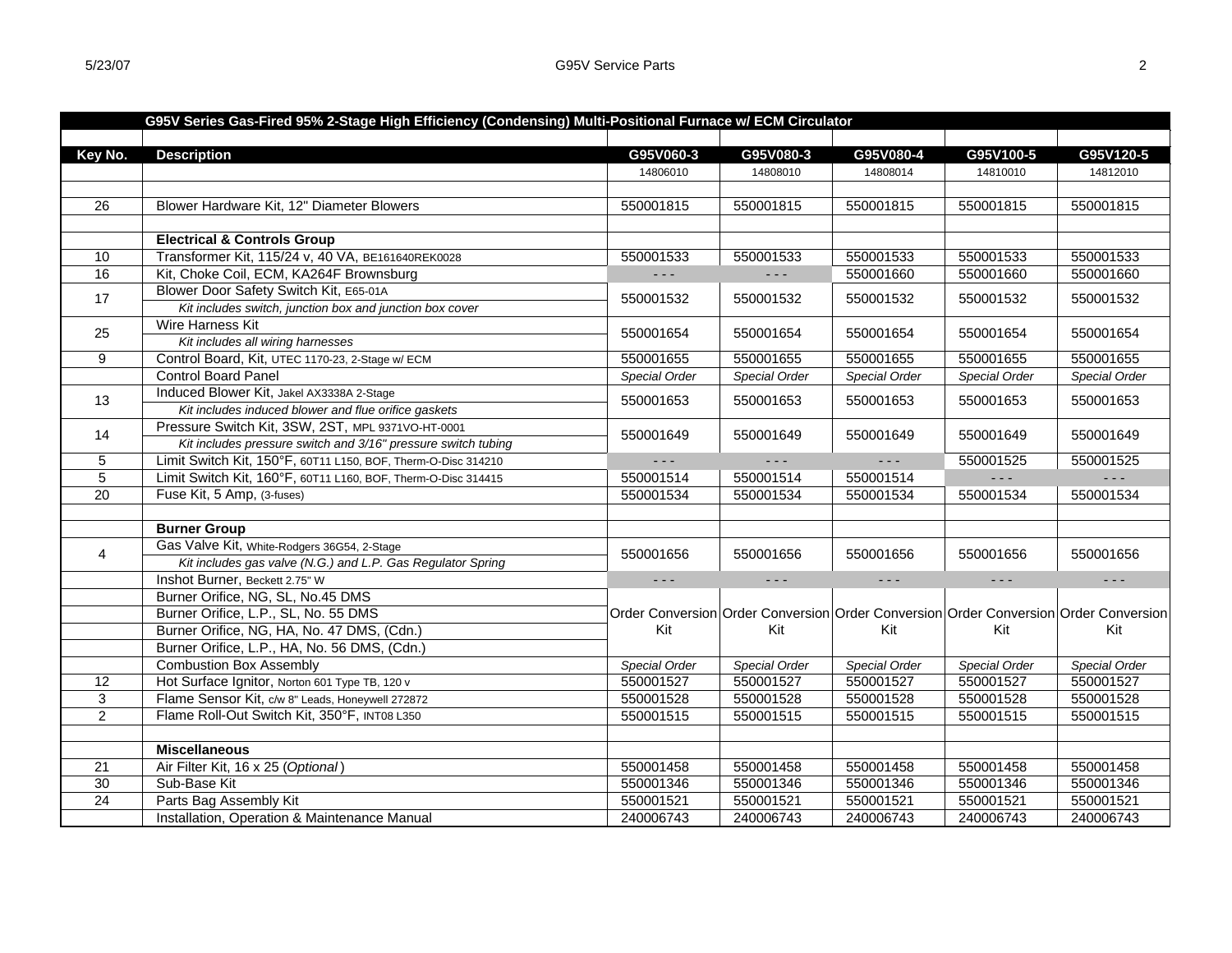|         | G95V Series Gas-Fired 95% 2-Stage High Efficiency (Condensing) Multi-Positional Furnace w/ ECM Circulator |           |           |           |           |           |
|---------|-----------------------------------------------------------------------------------------------------------|-----------|-----------|-----------|-----------|-----------|
|         |                                                                                                           |           |           |           |           |           |
| Key No. | <b>Description</b>                                                                                        | G95V060-3 | G95V080-3 | G95V080-4 | G95V100-5 | G95V120-5 |
|         |                                                                                                           | 14806010  | 14808010  | 14808014  | 14810010  | 14812010  |
|         |                                                                                                           |           |           |           |           |           |
|         | <b>User's Manual</b>                                                                                      | 240006752 | 240006752 | 240006752 | 240006752 | 240006752 |
|         | Olsen Logo, Domed, 51/2 x 13/4                                                                            | 240006644 | 240006644 | 240006644 | 240006644 | 240006644 |
|         | Airco Logo, 4.062 x 1.687                                                                                 | 28564     | 28564     | 28564     | 28564     | 28564     |
|         |                                                                                                           |           |           |           |           |           |
|         | <b>Concentric Vent Kits</b>                                                                               |           |           |           |           |           |
| 22      | 2-inch Concentric Vent Kit                                                                                | 29570     | 29570     | 29570     | 29570     | 29570     |
| 23      | 3-inch Concentric Vent Kit                                                                                | 29571     | 29571     | 29571     | 29571     | 29571     |
|         |                                                                                                           |           |           |           |           |           |
|         | <b>Conversion Kit</b>                                                                                     |           |           |           |           |           |
| 27      | Universal, Natural Gas / L.P. Gas / High Altitude                                                         | 550001641 | 550001641 | 550001641 | 550001641 | 550001641 |
|         | Kit includes orfices for NG and LP, SL and HA, plus orifice blanks.                                       |           |           |           |           |           |
| 28      | Natural Gas to L.P. Gas Conversion Kit                                                                    | 550001648 | 550001648 | 550001648 | 550001648 | 550001648 |
|         | Kit includes L.P. Gas regulator spring and orifices, sea level only.                                      |           |           |           |           |           |
| 29      | L.P. Gas to Natural Gas Conversion Kit                                                                    | 550001816 | 550001816 | 550001816 | 550001816 | 550001816 |
|         | Kit includes Nat. Gas regulator spring and orifices, sea level only.                                      |           |           |           |           |           |
|         |                                                                                                           |           |           |           |           |           |
|         | <b>Parts Bag Assembly Contents:</b>                                                                       |           |           |           |           |           |
|         | 109005117 - (1) - Condensate Trap Mounting Plate                                                          |           |           |           |           |           |
|         | 109006007 - (1) - 2-inch Vent Bracket                                                                     |           |           |           |           |           |
|         | 2130025 - (1) - 10-32 Square Nut                                                                          |           |           |           |           |           |
|         | 2141015 - (1) - 10-32 x 1/2 Screw                                                                         |           |           |           |           |           |
|         | 240005899 - (2) - Vent Clamp Gasket                                                                       |           |           |           |           |           |
|         | 18094 - (1) - Locknut, 2-inch                                                                             |           |           |           |           |           |
|         | 240005660 - (2) - 2 x 2 90° PVC Elbow                                                                     |           |           |           |           |           |
|         | 27907 - (1) - Condensate Trap                                                                             |           |           |           |           |           |
|         | 28637 - (2) - Tube, 1/2" ID, 1/8 wall, 6TE500750502                                                       |           |           |           |           |           |
|         | 28690 - (1) - 2" Inlet Connector, 436-020                                                                 |           |           |           |           |           |
|         | 28693 - (1) - Grommet, Gas Line, 825 1.625" dia.                                                          |           |           |           |           |           |
|         | 28761 - (2) - Tube, 5/8" ID, 1/8 wall, Neoprene                                                           |           |           |           |           |           |
|         | 28765 - (1) - Elbow, Barbed, 1/2 x 1/2 90°, 501-2763 L88                                                  |           |           |           |           |           |
|         | 28766 - (1) - Elbow, Barbed, 5/8 x 5/8 90°, 501-2798 L1010                                                |           |           |           |           |           |
|         | 28800 - (3) - Clamp, Hose, 2326 Black HO12, Clamp # 44-AC                                                 |           |           |           |           |           |
|         | 28801 - (4) - Clamp, Hose, 2334 Black HO18, Clamp # 56                                                    |           |           |           |           |           |
|         | 28872 - (1) - Gasket, Condensate Drain Trap                                                               |           |           |           |           |           |
|         | 30A041801 - (5) - 8 x 1/2 Screw, TEK                                                                      |           |           |           |           |           |